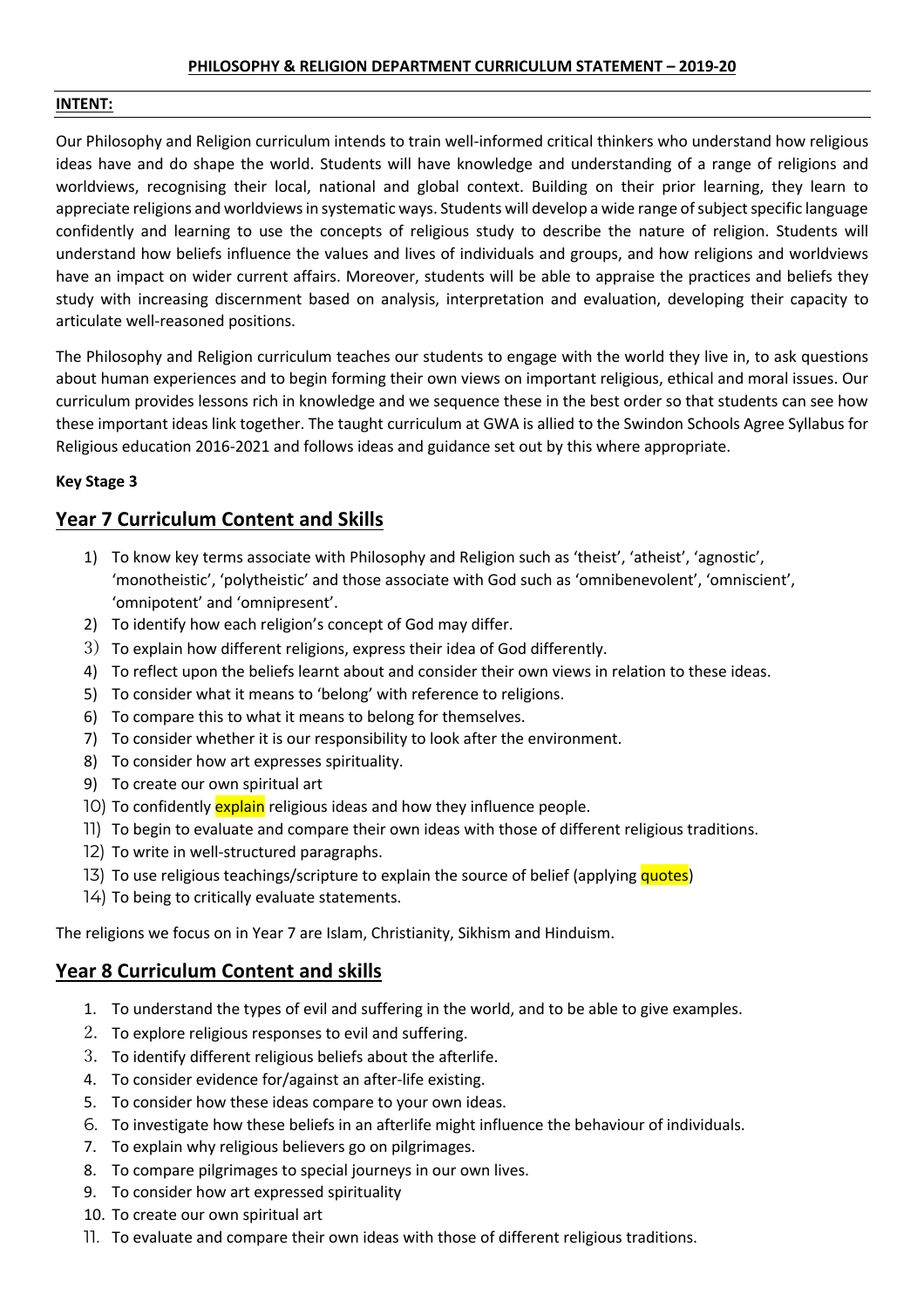- 12. To show reasoning in their written answers.
- 13. To write in well-structured paragraphs.
- 14. To use religious teachings/scripture to explain the source of belief.
- 15. To critically evaluate statements.
- 16. To draw links with how religious ideas might influence their own beliefs.

The religions we focus on in Year 8 are Christianity, Hinduism and Buddhism. We also question non-religious perspectives such as humanism and scientific approaches and ideas.

# **Year 9 Curriculum Content and skills**

- 1. To give examples of a range of controversial ethical issues e.g. should we use animals for food/research, are some people born evil, should capital punishment be legal, is abortion ever OK, is it ever right to go to war etc.
- 2. To apply key terms to some of these issues.
- 3. To explain the two alternate views to the issue.
- 4. To use quotes from scripture to challenge/support ideas.
- 5. To apply our own opinions to these issues in a confident written/verbal manner.
- 6. To explain how religious people would respond to these issues.
- 7. To consider what is good/challenging about being a British Muslim.
- 8. To consider religious arguments for and scientific arguments against the existence of God.
- 9. To explore whether these ideas can work together.
- 10. To investigate whether we need to prove God's existence at all.
- 11. To write in well-structured paragraphs.
- 12. To use religious teachings/scripture to explain the source of belief.
- 13. To critically evaluate statements.
- 14. To draw links with how religious ideas might influence their own beliefs.

The religions we focus on in Year 9 are Christianity, Islam, Sikhism and Buddhism. We also question non-religious perspectives such as humanism and scientific approaches and ideas.

| Skill           | Year 7       | Year 8       | Year 9       | Year 10      | Year 11      |
|-----------------|--------------|--------------|--------------|--------------|--------------|
| Teamwork        |              |              |              |              |              |
| Leadership      |              |              |              |              |              |
| Creativity      |              |              | $X - Term 4$ |              |              |
|                 |              |              | (assessed)   |              |              |
| Problem Solving |              |              |              |              | $X - Term 1$ |
|                 |              |              |              |              | (assessed)   |
| Listening       |              | $X - Term 5$ |              |              |              |
|                 |              | (assessed)   |              |              |              |
|                 |              |              |              |              |              |
| Presenting      | $X - Term 6$ |              |              | $X - Term 5$ |              |
|                 | (assessed)   |              |              | (assessed)   |              |

**Key Stage 4**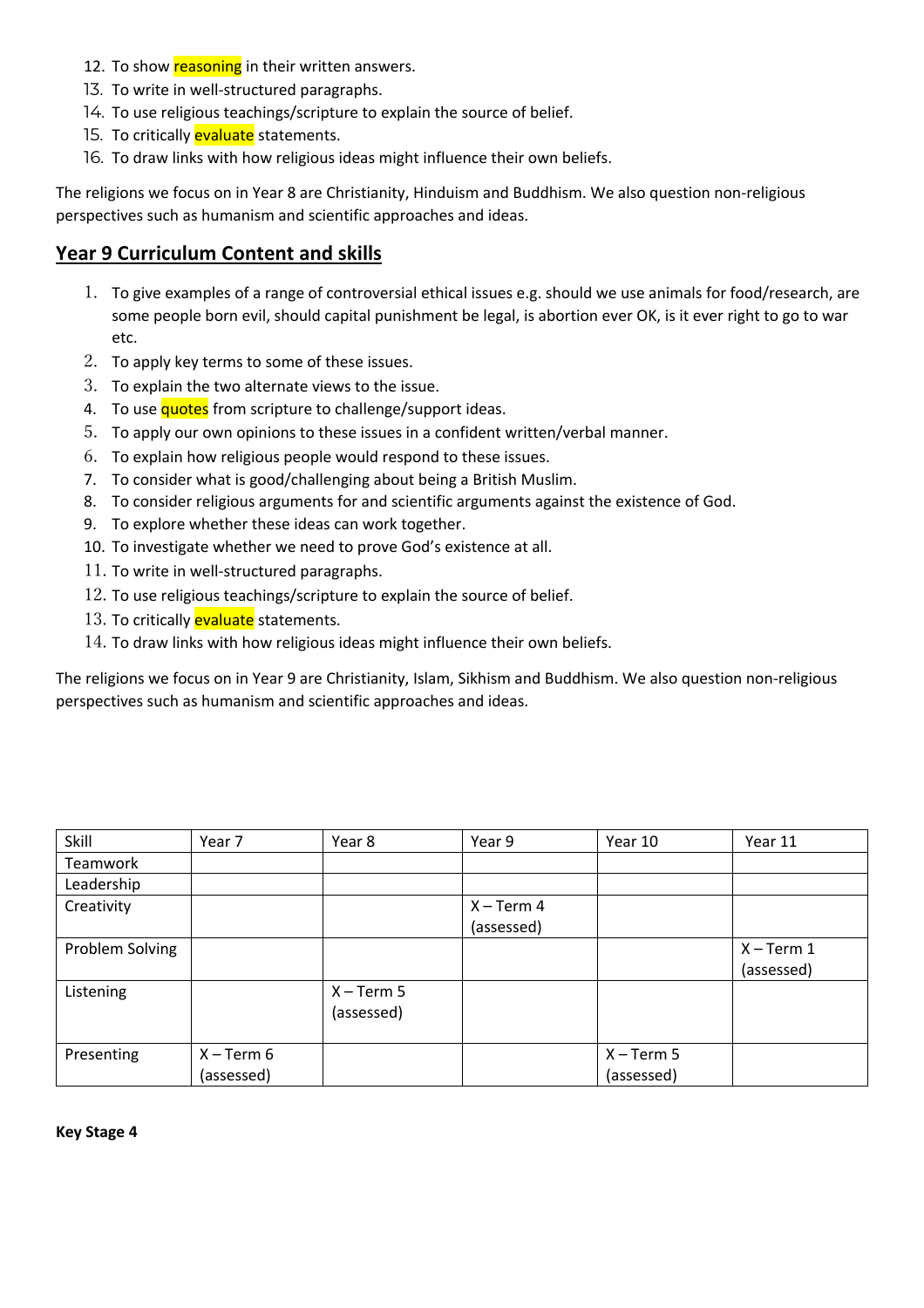## **Key Stage 5**

Philosophy and Ethics is delivered at KS5 and follows the Eduqas exam board specification

This 2-year course is broken down into 3 separate units – Religion (Christianity), Philosophy and Ethics. Each has its own exam at the end of the 2 years of study.

Christianity is a complex religion and we will ask questions about Jesus: his birth and the resurrection, whether we think God must be male, how the Bible can support Christian life as well as asking whether the UK really is a Christian nation and what the effects have been of secularisation.

In Philosophy, we study arguments for and against the existence of God. We look at the very nature of arguments themselves and students are able to assess how strong or weak these arguments really are. As well as this, we consider the challenges faced by religious believers today such as the problem of evil and suffering and question of whether religion is in fact a product of the mind.

In Ethics, we ask questions around how someone can be guided by their moral principles and the wider effect this may have. We look at various theories which may help someone to make a more decision for example Utilitarianism and Situation Ethics. Once we have an understanding of these theories, we apply them to real life situations such as euthanasia and abortion.

## **IMPLEMENTATION**:

Please see links to the right to our long-term and medium-term schemes of learning. These schemes are designed to outline what we teach to ensure the intent of our curriculum is delivered across each key stage.

Our schemes of learning include:

## **Long term overviews:**

- Clear links to prior learning (Y7 linked to KS2, Y7 to Y8 and so on)

## **Medium term plans:**

- Root enquiry and key enquiry questions
- Key Knowledge, Skills and Understanding (delivered through know, apply,

extend learning objectives/outcomes)

- Duration
- Planned assessment of student progress and impact of taught curriculum
- Assessment and improvement opportunities (DIRT)
- SMSC
- Literacy and Numeracy
- Opportunities to extend learning
- Enterprise skills
- Appropriate challenge and differentiation opportunities